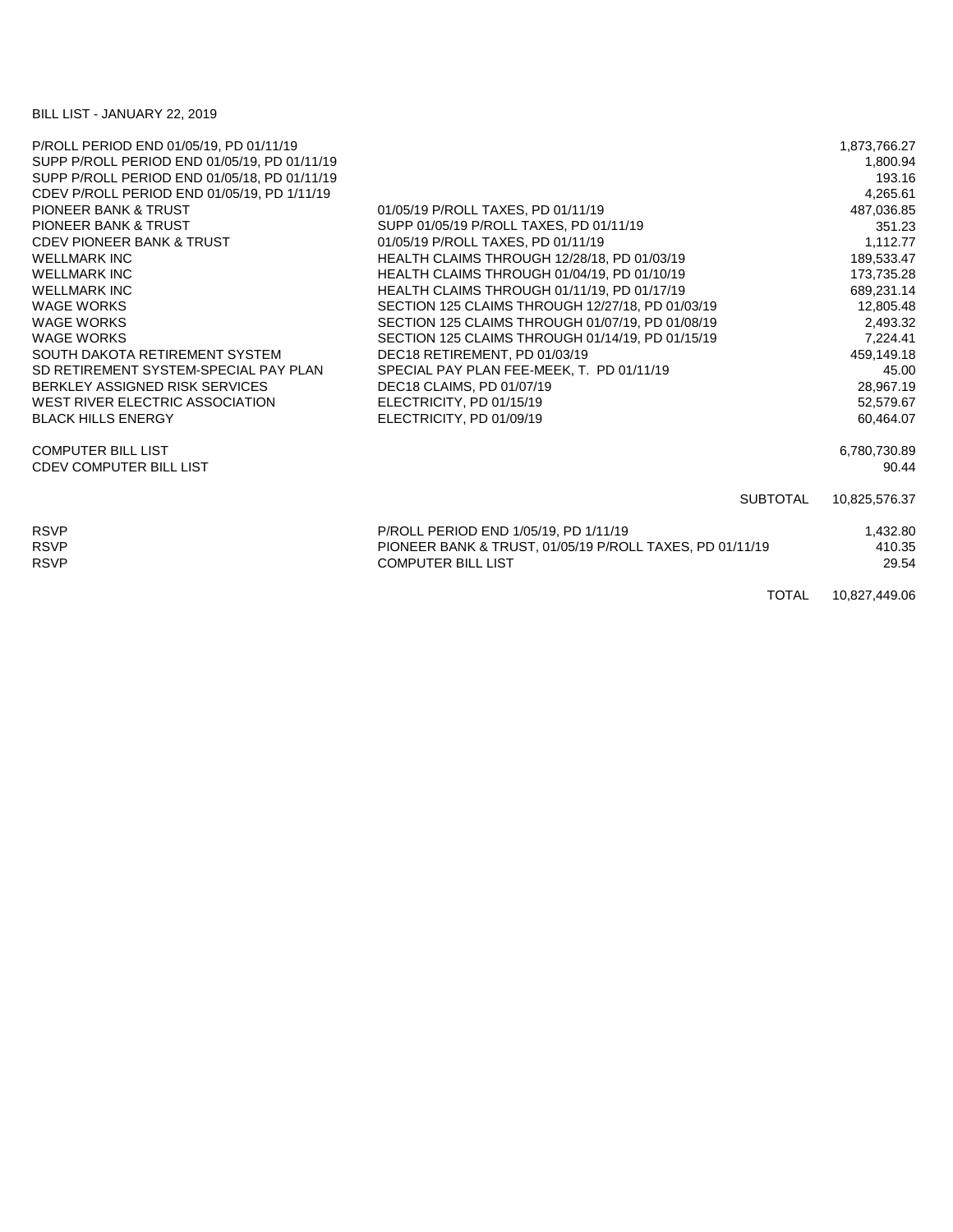## The City of Rapid City Bill List by Vendor - Summary

| <b>Vendor ID</b> | <b>Vendor Name</b>                     | <b>Amount</b> |
|------------------|----------------------------------------|---------------|
|                  | 5 1ST NATIONAL BANK IN SIOUX FALLS     | 2654307.31    |
|                  | 11850 A & A PROPERTY MANAGEMENT        | 49.15         |
|                  | 37 A & B BUSINESS EQUIPMENT INC        | 2243.73       |
|                  | 42 A T & T MOBILITY                    | 46.65         |
|                  | 44 A TO Z SHREDDING                    | 61.40         |
|                  | 46 A&B WELDING SUPPLY CO INC           | 7502.63       |
|                  | 9552 A&J SCREENING-PARK BENCH APPAREL  | 590.75        |
|                  | 51 A-1 CONSTRUCTION INC                | 805.52        |
|                  | 11266 ABILITY NETWORK INC              | 198.00        |
|                  | 79 ACE HARDWARE-EAST                   | 584.96        |
|                  | 80 ACE HARDWARE-WEST                   | 957.54        |
|                  | 81 ACE STEEL & RECYCLING INC           | 179.20        |
|                  | 11160 ACQUISITION GROUP III LLC        | 2000.00       |
|                  | <b>86 ACTION MECHANICAL INC</b>        | 67704.44      |
|                  | 9519 ACTION POWER WASHING              | 1040.00       |
|                  | 90 ADAMS ISC                           | 351.74        |
|                  | 97 ADECCO EMPLOYMENT SERVICES          | 2653.67       |
|                  | 9041 AIRGAS USA, LLC                   | 160.69        |
|                  | 164 ALSCO INC                          | 535.62        |
|                  | 179 AMERICAN ENGINEERING TESTING INC   | 23112.79      |
|                  | 207 AMRO SUPPLY INC                    | 505.00        |
|                  | 7825 ANIMAL CLINIC OF RAPID CITY       | 158.74        |
|                  | 267 ARMSTRONG EXTINGUISHER SVC. INC.   | 1983.01       |
|                  | 283 ASAP ANALYTICAL LLC                | 4645.69       |
|                  | 11859 ASHER, STEVE                     | 49.51         |
|                  | 11882 ASKLAND, MATT                    | 111.42        |
|                  | 291 ASPEN RIDGE LAWN AND LANDSCAPE LLC | 565.00        |
|                  | 5818 AVVAMPATO CONSTRUCTION            | 40.00         |
|                  | 329 AZTECA SYSTEMS INC                 | 25185.00      |
|                  | 384 BARGAIN BARN TIRE & REPAIR         | 58.85         |
|                  | 11893 BARKER WILSON LAW FIRM/SPK       | 122.51        |
|                  | 474 BEKA CORPORATION                   | 1235.00       |
|                  | 2060 BERNIE HALL                       | 500.00        |
|                  | 549 BIERSCHBACH EQUIPMENT INC          | 137.00        |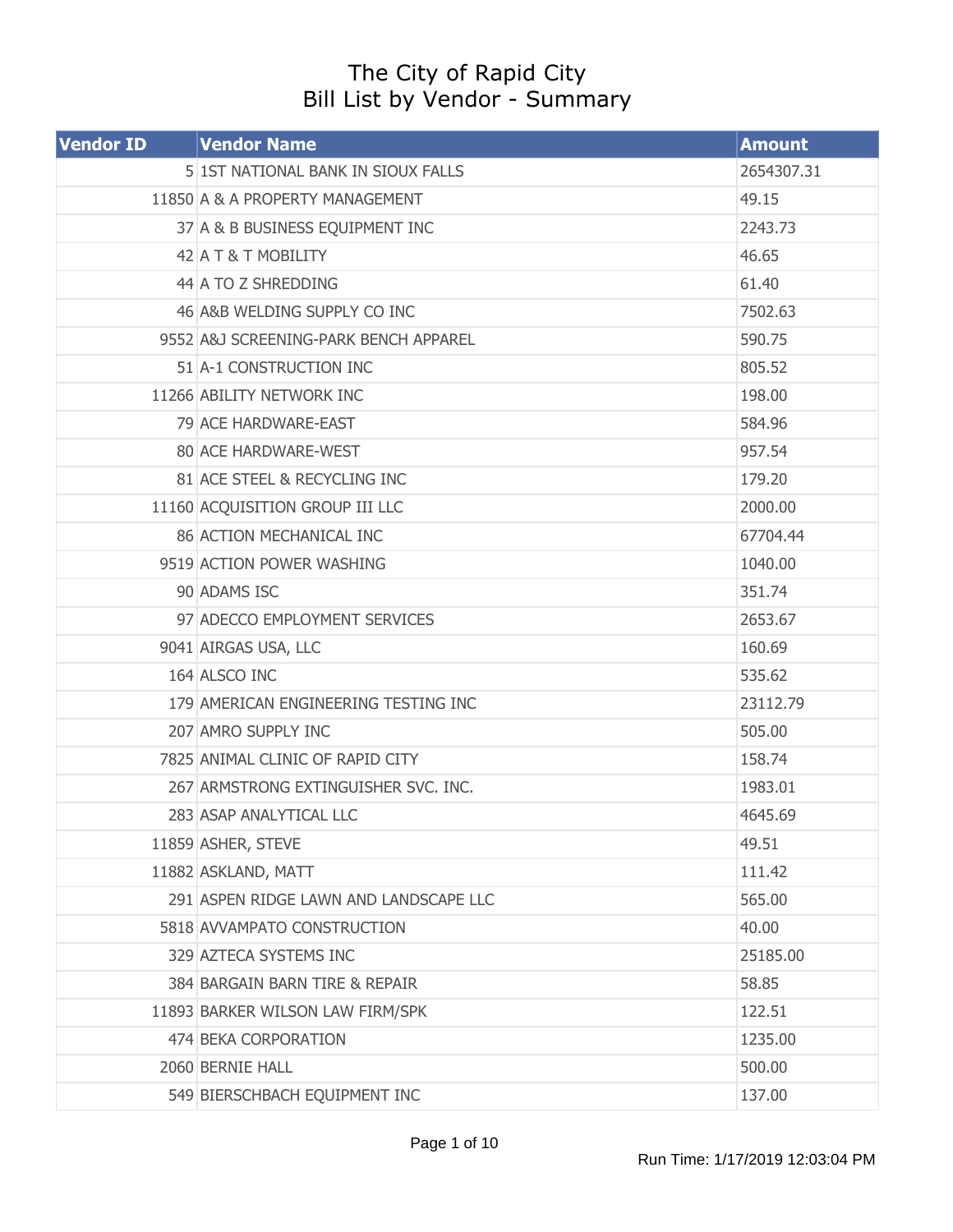| 572 BLACK & VEATCH                     | 91868.89  |
|----------------------------------------|-----------|
| 584 BLACK HILLS BUSINESS SOURCE        | 812.58    |
| 586 BLACK HILLS CHEMICAL CO INC        | 484.68    |
| 590 BLACK HILLS DOOR SYSTEMS           | 113.60    |
| 622 BLACK HILLS ENERGY                 | 136630.22 |
| 11880 BLACK HILLS PIANO GALLERY        | 17.85     |
| 633 BLACK HILLS STATE UNIVERSITY       | 1057.42   |
| 637 BLACK HILLS TRUCK & TRAILER INC    | 1451.15   |
| 638 BLACK HILLS URGENT CARE            | 20.00     |
| 11866 BLACK HILLS WORKS                | 192.29    |
| 652 BLACKSTRAP INC                     | 35593.21  |
| 691 BOOT BARN INC                      | 618.36    |
| 692 BORDER STATES ELECTRIC SUPPLY      | 1448.39   |
| 699 BOUND TREE MEDICAL INC             | 93.18     |
| 11861 BOYUM, KATHY                     | 126.15    |
| 11867 BRADLEY, BRENT                   | 59.84     |
| 10394 BRANDON LLITERAS                 | 21.00     |
| 842 BUTLER MACHINERY CO.               | 828.85    |
| 11846 CARLSON, ROBIN                   | 40.92     |
| 11872 CARLSON, ROBIN                   | 11.36     |
| 11828 CAROLYN ANGI                     | 456.05    |
| 905 CARQUEST AUTO PARTS                | 1843.89   |
| 931 CBH COOPERATIVE                    | 9719.75   |
| 932 CDW GOVERNMENT INC                 | 1080.10   |
| 945 CENTURY BUSINESS PRODUCTS INC      | 258.32    |
| 948 CENTURYLINK                        | 2402.05   |
| 4206 CHAD SAYLES                       | 21.17     |
| 788 CHRIS BRUBAKER                     | 48.00     |
| 988 CHRIS SUPPLY COMPANY INC           | 712.27    |
| 8237 CHRISTOPHER M GRANT               | 265.02    |
| 7634 CISCO WEBEX LLC                   | 308.00    |
| 1013 CITY OF RAPID CITY                | 51438.24  |
| 1044 CLIMATE CONTROL SYSTEMS & SERVICE | 3019.37   |
| 1053 COCA-COLA OF THE BLACK HILLS      | 730.85    |
| 10793 COLUMBIA SOUTHERN UNIVERSITY     | 1262.50   |
| 1103 CONNECTIONS INC                   | 1379.42   |
| 1123 COPY COUNTRY INC.                 | 462.40    |
| 9890 CORE & MAIN LP                    | 363.03    |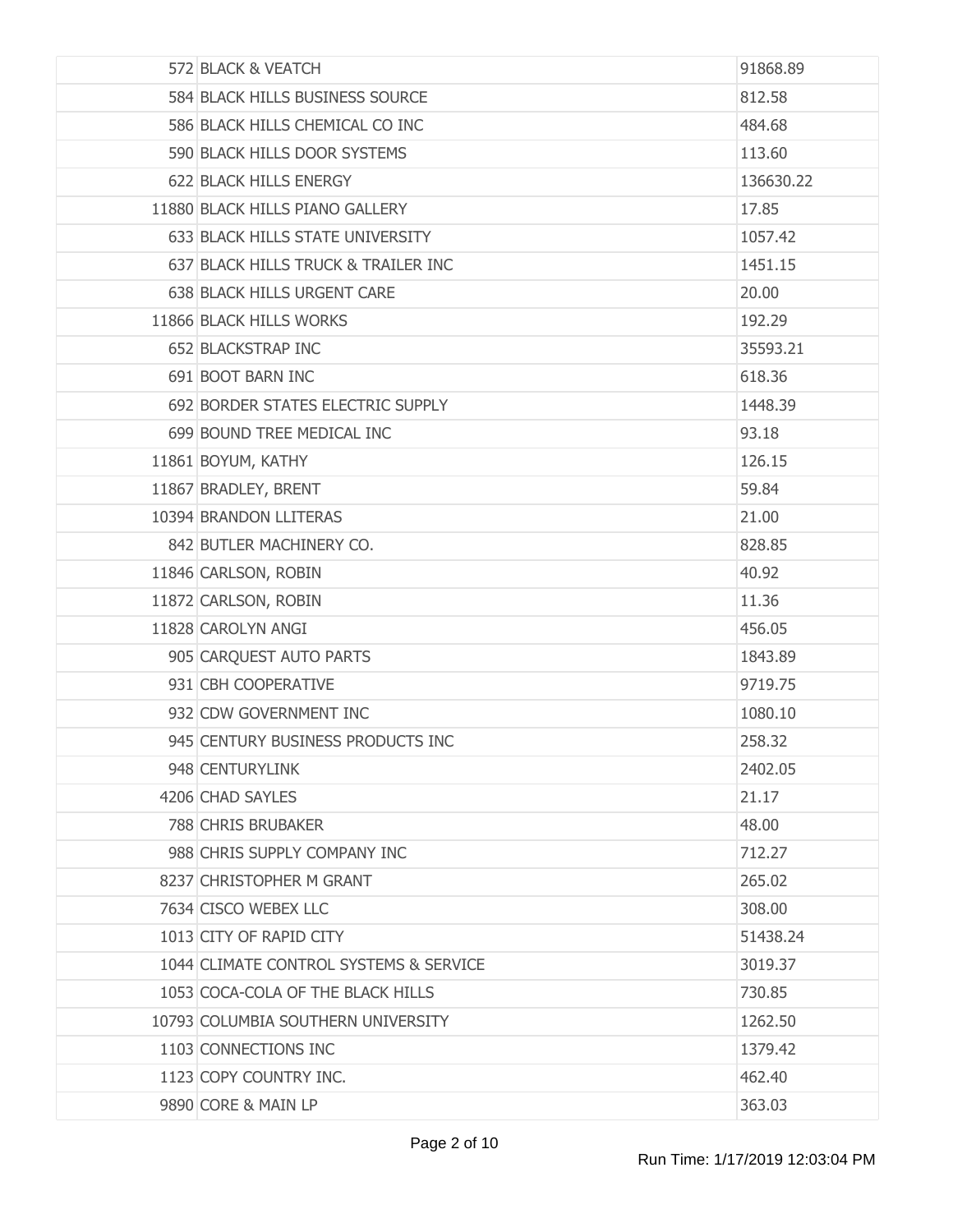| 1132 CORNERSTONE RESCUE MISSION             | 8333.33  |
|---------------------------------------------|----------|
| 1163 CREDIT COLLECTIONS BUREAU              | 415.22   |
| 1164 CRESCENT ELECTRIC SUPPLY CO            | 17009.84 |
| 1179 CRUM ELECTRIC                          | 31.90    |
| 1189 CUMMINS CENTRAL POWER LLC              | 1128.39  |
| 1209 D&M AG SUPPLY INC                      | 270.00   |
| 1218 DAHL FINE ARTS CENTER                  | 7837.25  |
| 1239 DAKOTA FLUID POWER                     | 854.42   |
| 5570 DAKOTA HILLS PEST SERVICE              | 225.00   |
| 1248 DAKOTA PARTY                           | 79.96    |
| 1260 DAKOTA SUPPLY GROUP                    | 115.81   |
| 1267 DALE'S TIRE & RETREADING INC           | 3265.31  |
| 9083 DARRELL STRONG                         | 35,00    |
| 10648 DENNY MENHOLT CHEVROLET               | 215.07   |
| 11809 DICKEY'S BARBECUE PIT                 | 238.80   |
| 11873 DIGGES, JEANNETTE                     | 9.97     |
| 11870 DISERLY, KEHALA                       | 17.15    |
| 1382 DIVERSIFIED INSPECTIONS INC            | 2460.00  |
| 1387 DLT SOLUTIONS                          | 4681.58  |
| 9574 DMC WEAR PARTS LLC                     | 440.00   |
| 2983 DR. NATHAN LONG                        | 1800.00  |
| 1454 DUHAMEL BROADCASTING ENT               | 240.00   |
| 11878 DVORAK, RAYMOND                       | 119.76   |
| 1472 E-470 PUBLIC HIGHWAY AUTHORITY         | 22.50    |
| 1475 EARLY CHILDHOOD CONNECTIONS            | 4062.50  |
| 1491 EDDIES TRUCK SALES & SERVICE           | 2422.92  |
| 6540 EDELMANN & ASSOCIATES INC              | 7458.32  |
| 7519 ELITE                                  | 1622.86  |
| 10726 ENGBARTH DIRECTIONAL DRILLING, INC ED | 187.76   |
| 1554 ENTENMANN-ROVIN CO                     | 3499.50  |
| 1556 ENVIRONMENTAL PRODUCTS CO              | 40.14    |
| 1559 ENVIROTECH SERVICES INC                | 7368.16  |
| 1574 ESRI INC                               | 53244.00 |
| 1582 EUROFINS EATON ANALYTICAL INC          | 650.00   |
| 1592 EVERGREEN OFFICE PRODUCTS INC          | 68.32    |
| 1619 FARMER BROTHERS CO                     | 458.78   |
| 1627 FASTENAL COMPANY                       | 3048.43  |
| 1633 FEDERAL EXPRESS CORPORATION            | 688.90   |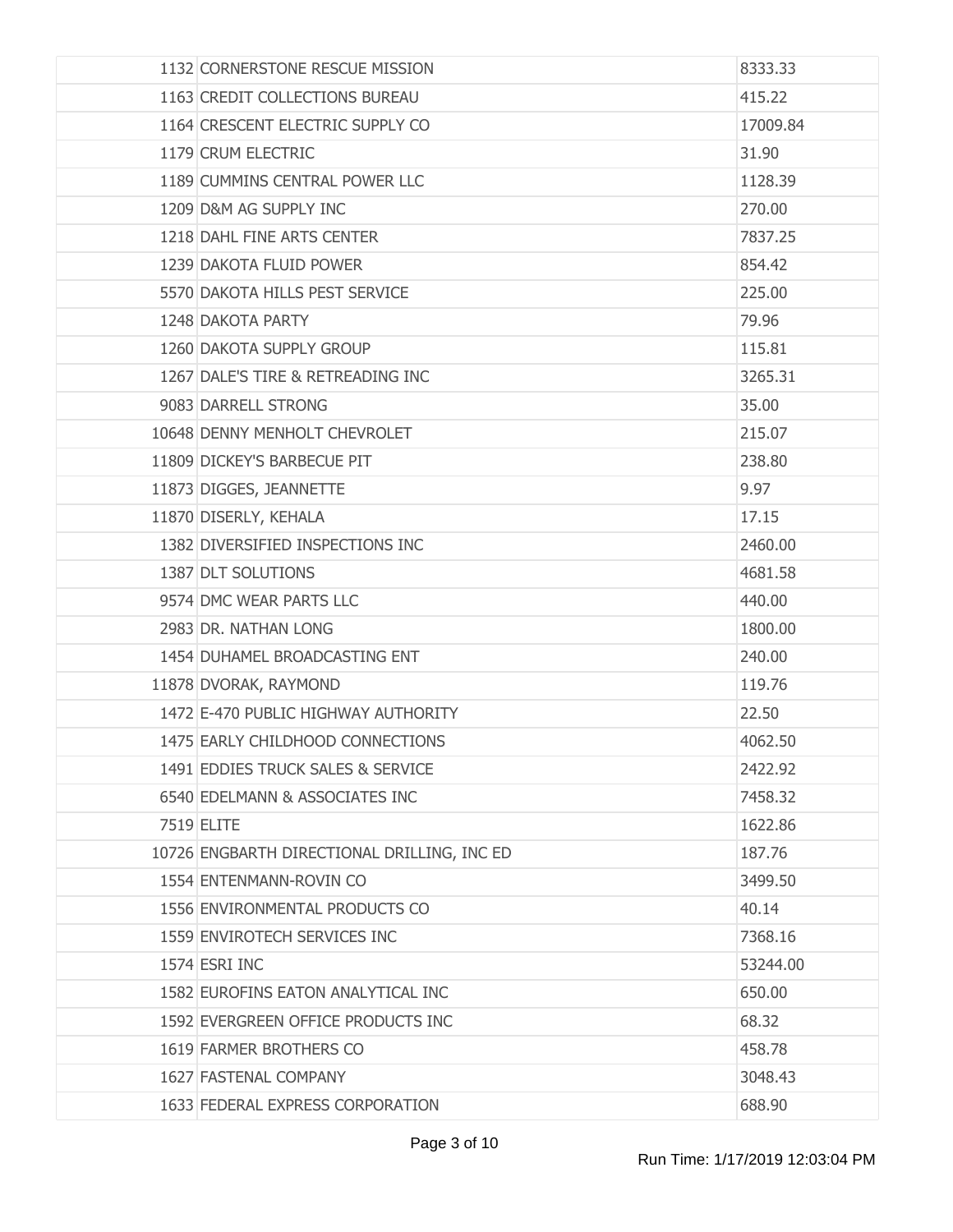| 1647 FERBER ENGINEERING                 | 39276.52 |
|-----------------------------------------|----------|
| 1648 FERGUSON ENTERPRISES INC           | 32.84    |
| 1728 FMG INC.                           | 9733.50  |
| 7090 FOOTHILLS CONTRACTING INC          | 55804.05 |
| 1795 FRONTIER AUTO GLASS LLC            | 237.50   |
| 1797 FRONTIER PRECISION INC             | 12365.39 |
| 11864 FULLER REAL ESTATE LLC            | 49.15    |
| 1820 G&H DISTRIBUTING INC.              | 830.48   |
| 1831 GALLS INCORPORATED                 | 86.87    |
| 1864 GENERAL REPAIR SERVICES            | 1980.56  |
| 11865 GEORGAS, TERI                     | 49.15    |
| 11732 GEORGE & SHARILYN WEST-TWITERO    | 40.00    |
| 11856 GIENGER, MELODY                   | 29.24    |
| 1922 GODFREY BRAKE SERVICE & SUPPLY INC | 462.89   |
| 1979 GREAT WESTERN TIRE INC.            | 6125.65  |
| 11829 GREG WHALEN                       | 14305.00 |
| 2000 GRIMM'S PUMP SERVICE INC           | 932.01   |
| 2044 HACH CO                            | 1496.78  |
| 2104 HARDWARE HANK                      | 148.48   |
| 2132 HARVEYS LOCK SHOP INC              | 51.53    |
| 2149 HAWKINS CHEMICAL INC               | 2362.34  |
| 2159 HDR ENGINEERING INC                | 7525.31  |
| 2168 HEARTLAND PAPER CO                 | 693.60   |
| 11879 HENRIKSON, SCOTT                  | 18.76    |
| 2207 HENRY SCHEIN INC                   | 265.86   |
| 2221 HERMANSON EGGE ENGINEERING         | 825.00   |
| 2243 HIGHMARK INC                       | 99751.87 |
| 2267 HILLYARD INC. / SIOUX FALLS        | 159.79   |
| 11852 HIPPLE, TERRY                     | 55.36    |
| 2292 HOLIDAY INN EXPRESS                | 136.00   |
| 11862 HOOVER, CHRISTIAN                 | 4.71     |
| 10070 HOWIE CONSTRUCTION LLC            | 45.63    |
| 11805 HUBBARD, ROD                      | 10.27    |
| 11806 HUBBARD, ROD                      | 14.94    |
| 2346 HUBER TECHNOLOGY INC               | 222.00   |
| 11106 ILA HOLST                         | 390.00   |
| 7504 IMAGEALL LLC                       | 45.95    |
| 2409 INDOFF INC                         | 3545.37  |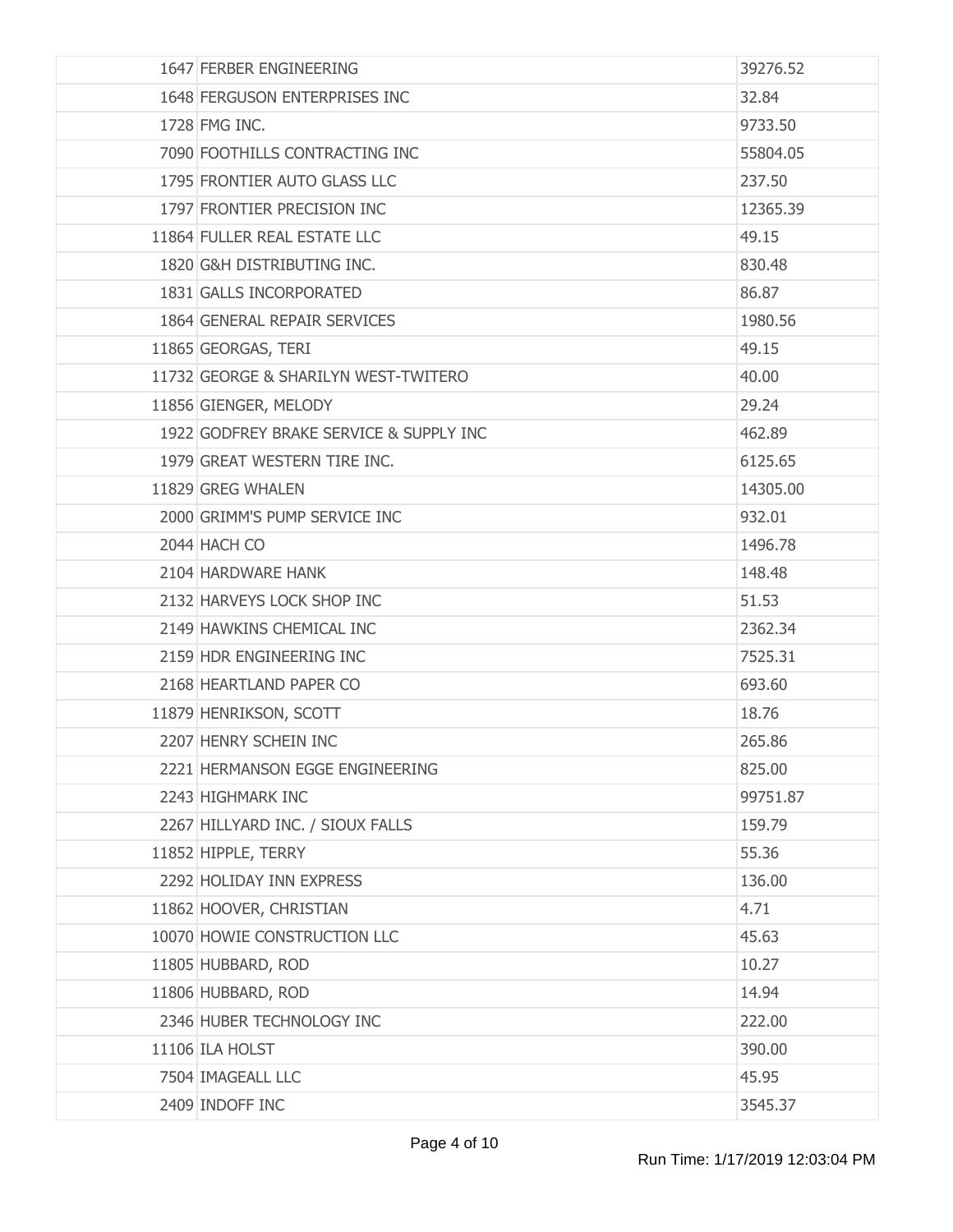| 5927 INTEGRITY GLOBAL SOLUTIONS                        | 983.00    |
|--------------------------------------------------------|-----------|
| 6180 INTERNATIONAL ASSN OF CHIEFS OF POLICE            | 380.00    |
| 2448 INTERNATIONAL CODE COUNCIL-CERTIFICATION RENEWALS | 4174.00   |
| 6811 INTERNATIONAL MUNICIPAL LAWYERS ASSN              | 865.00    |
| 2453 INTERSTATE BATTERIES INC                          | 24.20     |
| 2476 J & J TRUCK & BODY SHOP                           | 2520.50   |
| 1893 JAMES GILBERT                                     | 271.59    |
| 2512 JENNER EQUIPMENT CO                               | 376.53    |
| 2530 JJ'S ENGRAVING & SALES                            | 19.00     |
| 11889 JLZ CAMBELL, LLC                                 | 28.99     |
| 11890 JLZ CAMBELL, LLC                                 | 28.99     |
| 11891 JLZ CAMBELL, LLC                                 | 28.99     |
| 11892 JLZ CAMBELL, LLC                                 | 28.99     |
| 11874 JOHNSON, ROSS                                    | 27.06     |
| 2583 JOLLY LANE GREENHOUSE                             | 75.00     |
| 11845 K & R HOLDINGS LLC                               | 28.77     |
| 2613 KADRMAS LEE & JACKSON                             | 12554.40  |
| 2656 KELO-LAND NEWS                                    | 109.00    |
| 2664 KENNY'S BODY SHOP INC                             | 13519.05  |
| 2679 KIEFFER SANITATION INC                            | 325.09    |
| 2719 KNECHT HOME CENTER                                | 262.06    |
| 2722 KNIGHT SECURITY SYSTEMS INC                       | 129.00    |
| 2739 KONE INC                                          | 313.34    |
| 11857 KRAEMER, CLARK                                   | 62.76     |
| 2756 KREISER'S LLC                                     | 1409.59   |
| 2772 KT CONNECTIONS INC                                | 1655.00   |
| 7820 KTM DESIGN SOLUTIONS                              | 8368.09   |
| 11163 LAKOTA CONTRACTING INC                           | 531.30    |
| 2816 LANDAUER INC                                      | 1160.80   |
| 11848 LAWRENCE, TOM                                    | 50.00     |
| 11459 LEICA GEOSYSTEMS INC                             | 835.00    |
| 1337 LEVI DENTON                                       | 21.00     |
| 11868 LEWIS, SAMUEL                                    | 16.47     |
| 6816 LIBERTY CHRYSLER CENTER LLC                       | 2343.36   |
| 2935 LIFEWAYS INC                                      | 4875.00   |
| 2936 LIFT PRO EQUIPMENT COMPANY INC                    | 1150.00   |
| 2937 LIGHT & SIREN                                     | 1356.00   |
| 2951 LIND-EXCO INC                                     | 116554.71 |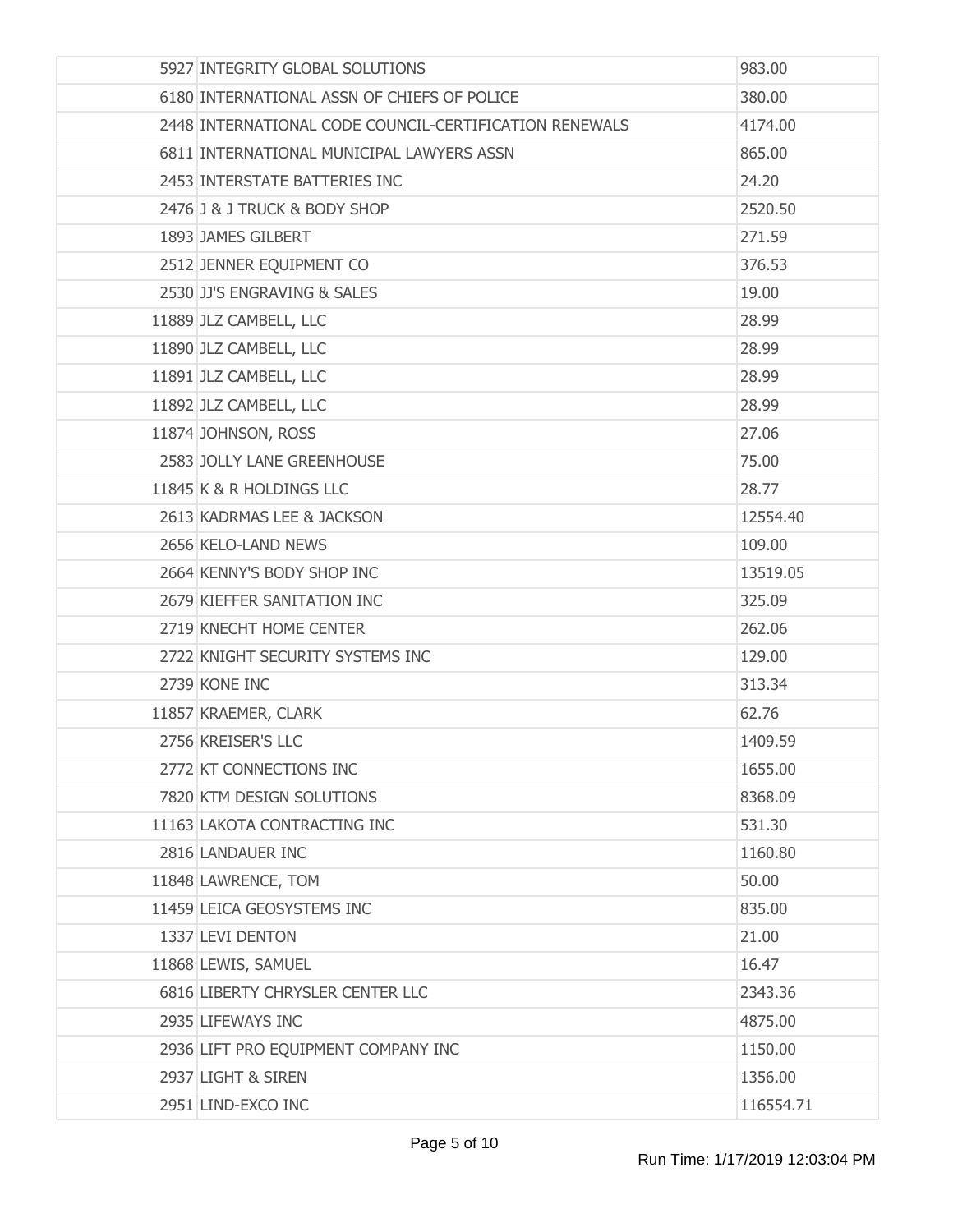| 11875 LIV HOSPITALITY                          | 105.03    |
|------------------------------------------------|-----------|
| 2998 LOWE ROOFING INC                          | 2500.00   |
| 3004 LOWE'S                                    | 180.45    |
| 8945 LOYAL PLUMBING                            | 268.37    |
| 3035 M & T FIRE & SAFETY INC                   | 1282.00   |
| 6880 M & W TOWING AND RECOVERY                 | 112.00    |
| 3036 M G OIL CO                                | 1317.77   |
| 8899 MACQUEEN EMERGENCY GROUP                  | 126.36    |
| 3063 MAINLINE CONTRACTING                      | 145039.63 |
| 10441 MAINLINE CONTRACTING                     | 44.00     |
| 9793 MARCO                                     | 1705.13   |
| 3084 MARCO TECHNOLOGIES INC                    | 614.78    |
| 3115 MATHESON TRI-GAS INC                      | 271.07    |
| 2684 MATT KIMBALL'S GOLF SHOP                  | 4209.21   |
| 3164 MCKIE FORD INC                            | 2456.97   |
| 11854 MCKINNEY, KAY                            | 40.90     |
| 11887 MEHLHAFF CONSTRUCTION                    | 22.05     |
| 11871 MEJ LLC                                  | 46.58     |
| 3208 MENARDS                                   | 987.04    |
| 3225 METROPOLITAN LIFE INSURANCE COMPANY       | 6019.94   |
| 3239 MID-AMERICAN RESEARCH CHEMICAL CORP       | 261.94    |
| 3242 MIDCONTINENT COMMUNICATIONS               | 9367.25   |
| 3243 MIDCONTINENT TESTING LABS INC             | 1914.10   |
| 11357 MIELE INC                                | 288,00    |
| 11843 MINI MAX INC/SPK                         | 176.00    |
| 11881 MINKLER, DEANNA                          | 24.84     |
| 3321 MONTANA DAKOTA UTIL CO                    | 33693.30  |
| 3371 MOUNTAIN STATES SECURITY INC              | 2019.00   |
| 3363 MOUNTAIN WEST LLC                         | 240.00    |
| 3395 MUSEUM ALLIANCE OF RC                     | 60631.02  |
| 3417 NATIONAL LEAGUE OF CITIES                 | 5563.03   |
| 11826 NAVISTAR INC                             | 190000.00 |
| 3429 NBS GOVERNMENT FINANCE GROUP              | 9953.10   |
| 11373 NELSON NYGAARD CONSULTING ASSOCIATES INC | 1453.85   |
| 3464 NETWORK CONSULTING SERVICES INC           | 666.60    |
| 3471 NEW DEAL TIRE                             | 5926.80   |
| 3482 NEWMAN TRAFFIC SIGNS                      | 27395.71  |
| 10597 NORTH CENTRAL INTERNATIONAL INC          | 2008.94   |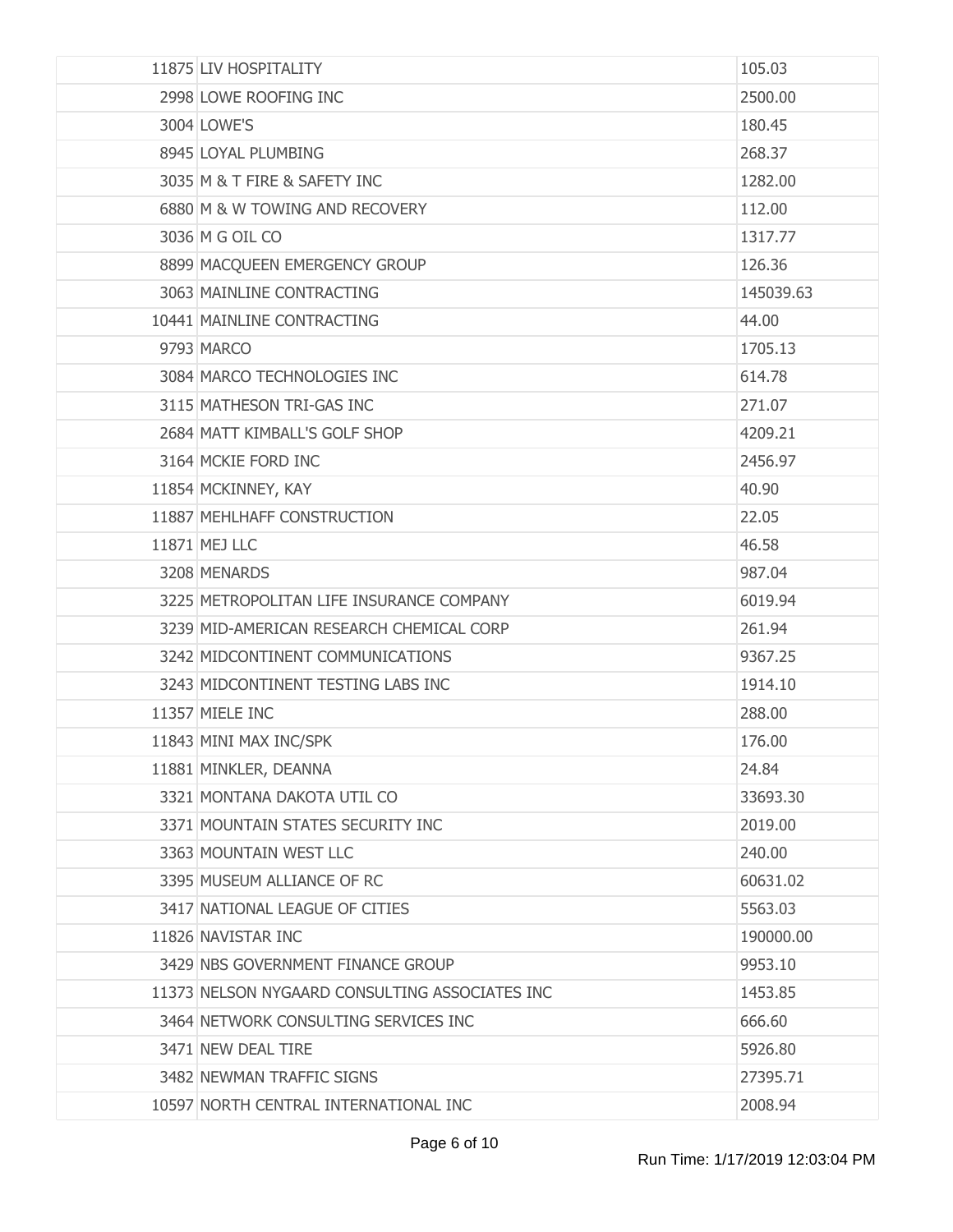| 3524 NORTHERN SAFETY COMPANY INC          | 288.02    |
|-------------------------------------------|-----------|
| 3525 NORTHERN TRUCK EQUIPMENT CORP        | 1641.00   |
| 11836 NORTHWEST PARKWAY LLC               | 5.15      |
| 3530 NORTHWEST PIPE FITTINGS INC          | 5228.91   |
| 6586 OFFICE PRIDE BILLING SERVICES        | 1785.00   |
| 11876 OLSON, MATTHEW                      | 17.84     |
| 3604 O'REILLY AUTO PARTS                  | 28.86     |
| 11668 OVERHEAD DOOR OF RAPID CITY         | 4424.26   |
| 3660 PARKWAY CAR WASH INC                 | 21.00     |
| 3601 PENNINGTON COUNTY                    | 295246.29 |
| 2928 PETE LIEN & SONS INC                 | 3508.77   |
| 8821 PETERSEN CUSTOM BUILDERS             | 4070.74   |
| 5497 PIONEER BANK & TRUST                 | 34808.29  |
| 11849 POKORNY, CHANTEL                    | 60.62     |
| 3701 POLYDYNE INC                         | 10386.80  |
| 3705 POOL&SPA CENTER                      | 168.20    |
| 3722 POWER HOUSE HONDA                    | 13275.71  |
| 11354 PRAIRIE AUTO PARTS                  | 3118.81   |
| 11863 PROFESSIONAL EXCAVATING             | 132.57    |
| 7323 PROVANTAGE LLC                       | 5466.25   |
| 11851 PUCKETT, DONNA                      | 34.97     |
| 6302 PUSH-PEDAL-PULL                      | 258.88    |
| 3793 QUALITY TRANSMISSION INC             | 1206.64   |
| 11853 QUANDT, JERRY                       | 11.28     |
| 11353 QUILL LLC                           | 347.83    |
| 3829 RAMKOTA HOTEL                        | 1415.88   |
| 3845 RAPID CITY AREA CHAMBER OF COMMERCE  | 2833.33   |
| 3846 RAPID CITY AREA ECONOMIC DEVELOPMENT | 27083.33  |
| 3863 RAPID CITY JOURNAL - ADVERTISING     | 5831.28   |
| 11860 RAPID CITY REGIONAL HOSPITAL        | 23.83     |
| 3885 RAPID DELIVERY                       | 92.00     |
| 3895 RAPID ROOTER                         | 180.00    |
| 10961 RAPID TAXI INC                      | 178.25    |
| 3920 RAVEN ENVIRONMENTAL PRODUCTS INC     | 1032.92   |
| 11842 RAY DENTAL GROUP/SPK                | 102.16    |
| 11877 RC MEDICAL FEDERAL CU/SPK           | 131.04    |
| 3934 RCS CONSTRUCTION INC.                | 398036.28 |
| 3938 RDO EQUIPMENT CO                     | 4015.98   |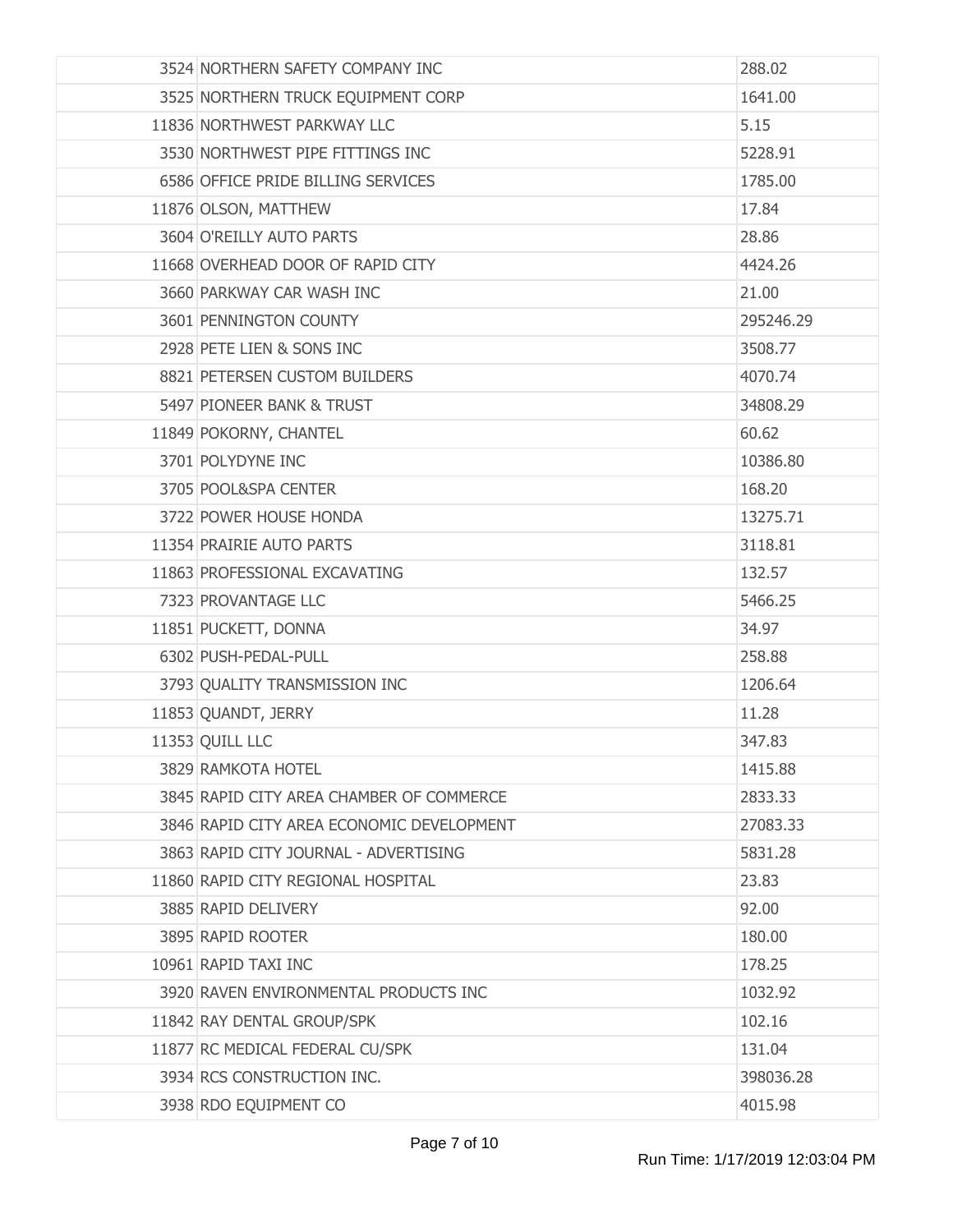| 3950 RECORD STORAGE SOLUTIONS INC                      | 249.09     |
|--------------------------------------------------------|------------|
| 3958 RED WING SHOE STORE                               | 735.21     |
| 4016 RESCUE SOURCE                                     | 104.95     |
| 4029 RHINO LININGS OF WESTERN SOUTH DAKOTA             | 1200.00    |
| 4040 RICOH USA                                         | 382.09     |
| 8951 RMS SCREEN PRINTING & EMBROIDERY                  | 107.00     |
| 7282 RNJ AUTO                                          | 1733.77    |
| 1436 ROBERT DRUCKREY                                   | 100.00     |
| 4061 ROBERT SHARP & ASSOCIATES                         | 380.00     |
| 2356 ROGER WADE HUGHES                                 | 48.00      |
| 8646 ROSENBAUER SOUTH DAKOTA LLC                       | 450.00     |
| 4114 RR DONNELLEY                                      | 3847.55    |
| 4125 RUNNINGS SUPPLY INC                               | 221.93     |
| 4159 SAFARILAND                                        | 1124.04    |
| 4182 SAM'S CLUB                                        | 2706.13    |
| 4194 SANITATION PRODUCTS INC                           | 633.42     |
| 11844 SCHAEFER, GARY                                   | 42.40      |
| 4292 SDIAEI                                            | 50.00      |
| 11722 SEMMLER MANUFACTURING INC                        | 12112.50   |
| 4330 SERVALL UNIFORM/LINEN CO INC                      | 984.07     |
| 4360 SHI INTERNATIONAL CORP                            | 2419.52    |
| 11858 SHIBA INVESTMENTS INC                            | 25.00      |
| 11841 SICKELS, KEVIN                                   | 58.35      |
| 4380 SIERRA RESCUE INC                                 | 3660,00    |
| 4397 SIMON CONTRACTORS OF SD INC                       | 1121401.68 |
| 10772 SIMON NORTH REGION SD                            | 289.22     |
| 4402 SIMPSON & ASSOCIATES APPRAISAL & CONSULTING SVCS  | 32725.00   |
| 4405 SIMPSON'S PRINTING                                | 90.00      |
| 10430 SITEWORKS                                        | 204.49     |
| 6758 SKYLINE SIGNS & LIGHTING                          | 244.90     |
| 11808 SOEDER, DANIEL                                   | 127.21     |
| 4483 SONNEL TECHNOLOGIES LLC                           | 5126.25    |
| 4496 SOUTH DAKOTA BRD OF OPERATOR CERTIFICATION        | 162.00     |
| 4498 SOUTH DAKOTA BUILDING OFFICIALS' ASSOC            | 100.00     |
| 4510 SOUTH DAKOTA GOVERNMENTAL FINANCE OFFICERS' ASSOC | 70.00      |
| 4511 SOUTH DAKOTA GOVERNMENTAL HUMAN RESOURCE ASSOC    | 225.00     |
| 4517 SOUTH DAKOTA MUNICIPAL ATTORNEY'S ASSOCIATION     | 175.00     |
| 4518 SOUTH DAKOTA MUNICIPAL LEAGUE                     | 39700.86   |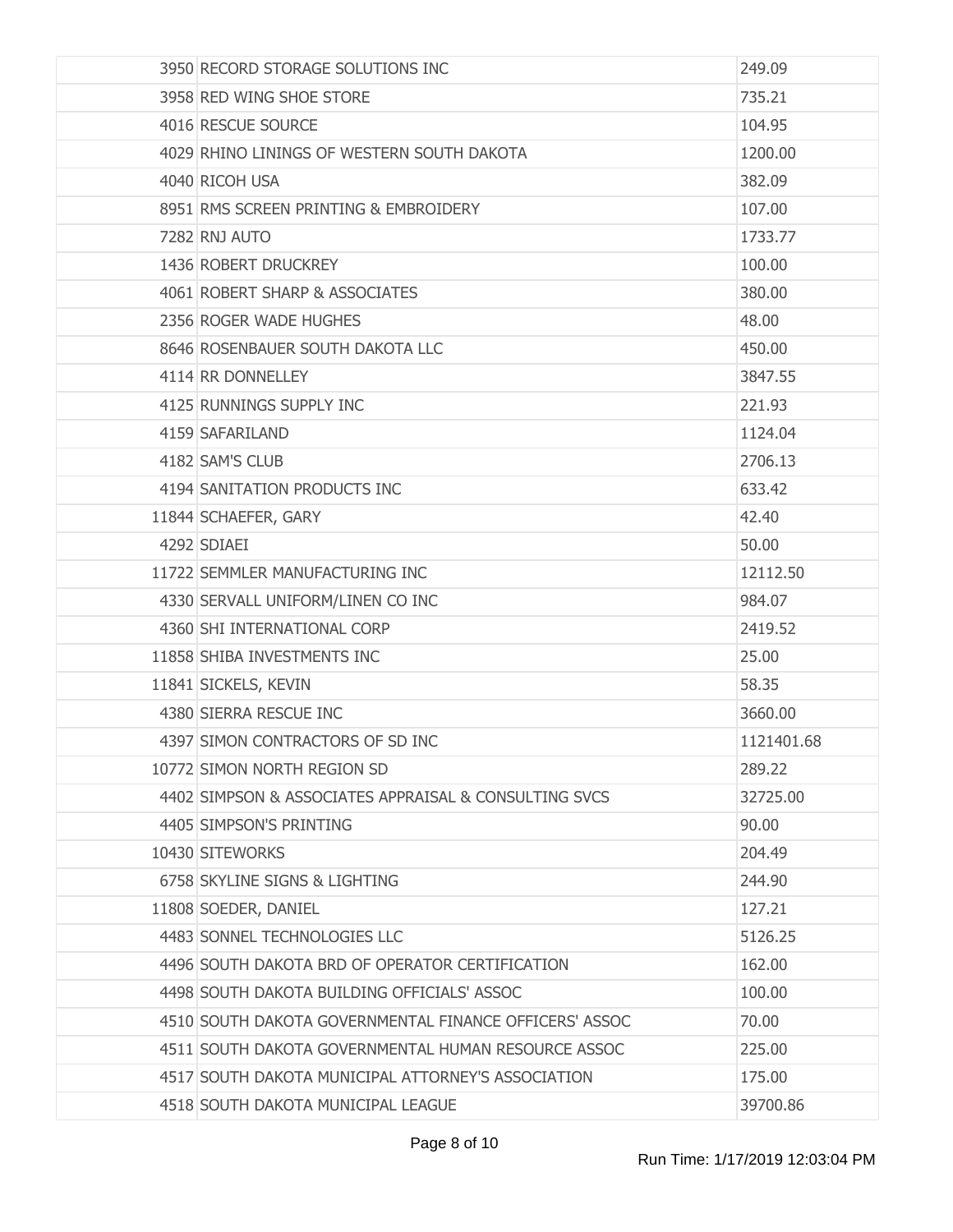| 4519 SOUTH DAKOTA ONE CALL                         | 692.44    |
|----------------------------------------------------|-----------|
| 4520 SOUTH DAKOTA OVERHEAD DOORS                   | 1775.00   |
| 4523 SOUTH DAKOTA POLICE CHIEFS' ASSOCIATION       | 380.28    |
| 4525 SOUTH DAKOTA READY MIXED CONCRETE ASSOCIATION | 495.00    |
| 4530 SOUTH DAKOTA RURAL WATER                      | 150.00    |
| 4541 SOUTH DAKOTA STREET MAINTENANCE ASSOCIATION   | 35.00     |
| 4545 SOUTH DAKOTA WATER & WASTEWATER               | 370.00    |
| 7428 SPARTAN STORES LLC                            | 245.21    |
| 4564 SPERLICH CONSULTING                           | 5187.15   |
| 4854 STACEY TITUS                                  | 554.00    |
| 2332 STAN HOUSTON EQUIP CO INC                     | 4001.03   |
| 4599 STAPLES ADVANTAGE                             | 1157.36   |
| 4603 STATE BAR                                     | 2450.00   |
| 4504 STATE OF SOUTH DAKOTA                         | 112168.77 |
| 4615 STEC'S ADVERTISING SPECIALTIES                | 995.90    |
| 2649 STEVEN KELLER                                 | 35.00     |
| 11884 STEVEN W & AVONNE L FARGERLAND CHARITABL     | 21.47     |
| 4671 STRIDER SPORTS INTERNATIONAL                  | 193.50    |
| 4684 STURDEVANT'S AUTO PARTS                       | 711.66    |
| 10655 SWEET TREATS                                 | 191.55    |
| 11716 TACTICALGEAR.COM                             | 433.02    |
| 4750 TANGENT                                       | 1995.00   |
| 4771 TECHNOLOGY CENTER                             | 422.50    |
| 10587 TEGRA GROUP INC                              | 59326.95  |
| 4781 TEMPERATURE TECHNOLOGY INC.                   | 249.94    |
| 11883 THALMAN, PAIGE                               | 62.94     |
| 2977 THE LODGE AT DEADWOOD                         | 1360.00   |
| 4981 THE UNIVERSITY OF SOUTH DAKOTA                | 2705.40   |
| 4845 TIME EQUIP. RENTAL & SALES INC.               | 1062.14   |
| 4852 TITAN MACHINERY                               | 10754.70  |
| 10249 TRANSOURCE TRUCK & EQUIPMENT INC             | 6210.76   |
| 4889 TRAVELERS                                     | 27.00     |
| 11721 TRINITY LUTHERAN CHURCH                      | 40.00     |
| 11886 TRU SIMULATION                               | 11.81     |
| 4922 TS GOVERNMENT SOLUTIONS LLC                   | 147.50    |
| 5761 TYLER BUSINESS FORMS                          | 1107.56   |
| 4976 UNITED STATES PLASTIC CORPORATION             | 505.43    |
| 4982 UPPER DECK ARCHITECTS INC                     | 472.01    |